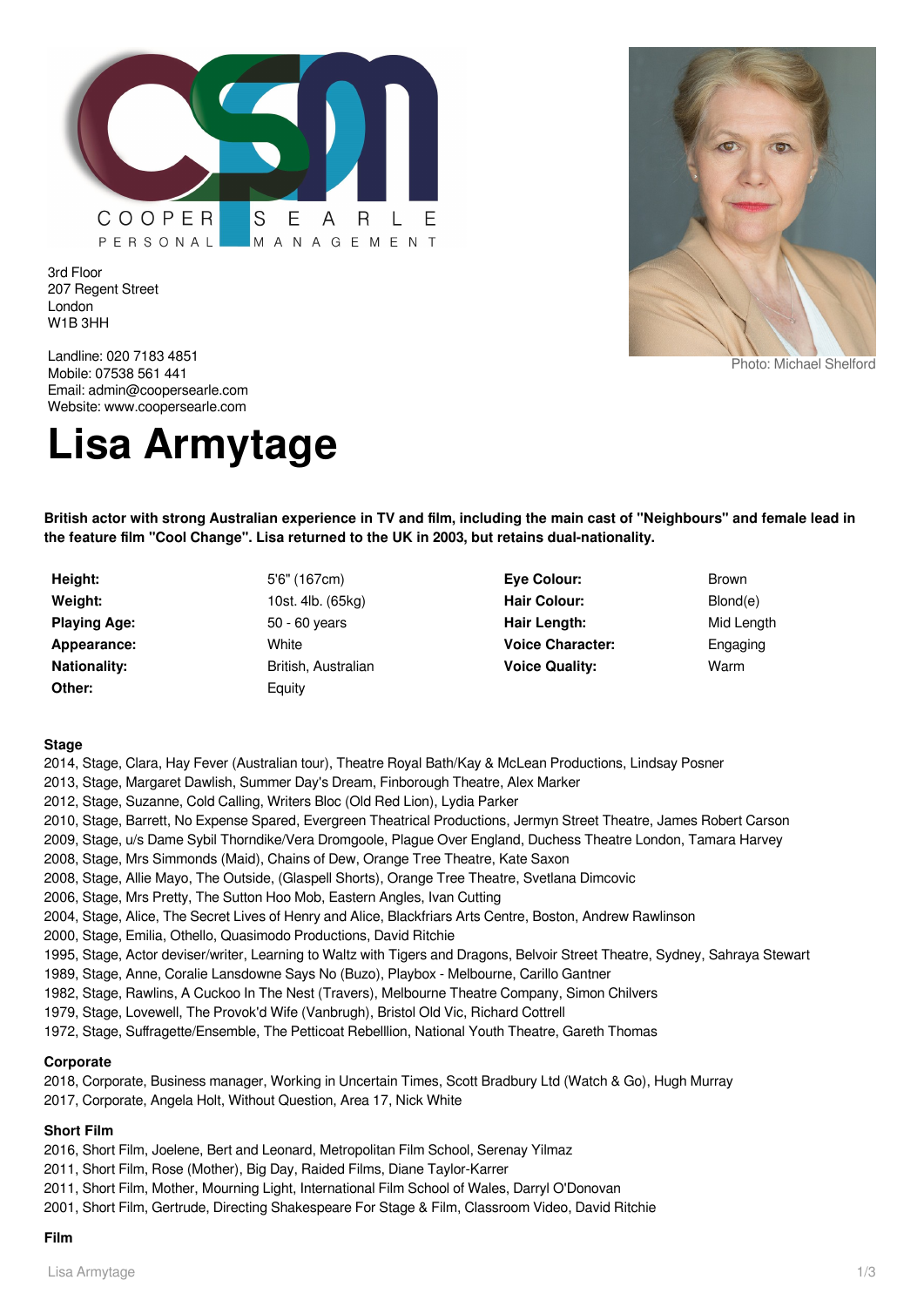- 2008, Film, Julie, Blind Carbon Copy, Picture This, Bristol, Matthew Noel-Tod
- 2006, Feature Film, Customs lady, Rabbit Fever, Rabbit Reproductions Ltd, Ian Denyer
- 1986, Feature Film, Jo (Co-Lead), Cool Change, Burrows-Miller, George Miller

## **Television**

- 2001, Television, Bernice Lewis, All Saints (Chains of Love), Amalgamated TV Sydney, Karl Zwicky
- 1997, Television, Librarian, Heartbreak High, Gannon Television, Australia
- 1997, Television, Librarian, Heartbreak High
- 1994, Television, Trish Coleman, Sky Trackers, Seven Network, Australia
- 1992, Television, Mrs Jane Lindsay, A Country Practice (Wings), JNP Productions, Bob Meillon
- 1992, Television, Michelle, Police Rescue 2 (From This Day Forward), ABC/Southern Star, Michael Carson
- 1991, Television, Jean Mellops (Main Cast), Miraculous Mellops, Millennium Pictures, Karl Zwicky
- 1990, Television, Edna, The Flying Doctors, Crawford Productions, Catherine Millar
- 1990, Television, Mrs Lancaster (Main Cast), The Lancaster Miller Affair, Paul Davies Productions, Henri Safran
- 1989, Television, (1987 1989), Dr Beverly Marshall (Main Cast), Neighbours, Grundy Television
- Television, Det. Jennifer Grant, Cop Shop, Crawford Productions

## **Commercial**

- 2018, Commercial, Woman concerned about funeral costs, Royal London: Over 50's Life Cover, Space City Productions, Nick Sneath
- 2011, Commercial, Concerned wife, NHS: Be Clear on Cancer, Another Film Company, Steve Reeves
- 1995, Commercial, Mother, KFC
- 1989, Commercial, Self personal endorsement, Cenovis Cosmetics Range
- 1983, Commercial, Edwardian mother, Cadbury Chocolates
- Commercial, Hotel Manager, Kraft Italian Dressing

## **Voice Over**

- 2018, Voice Over, Narrator, You and Me, Audible, Kat Rose-Martin
- 2017, Voice Over, Narrator, Peacock Girl, The Story Player, Ian Skillicorn
- 2013, Voice Over, Narrator, Into That Forest, AudioGo Ltd, Hugh Trethowan
- 2012, Voice Over, Narrator, Da Vinci's Last Commission, AudioGo Ltd, Andrew Lawrence
- 2012, Voice Over, Narrator, Singing for the Terrified, Short Story Radio, Ian Skillicorn
- 2011, Voice Over, Sandra Australian Business Consultant, KPMG Effective Management, Kineo E-learning, Nish Mallassi
- 2011, Voice Over, Mother birds (Various), Silly Old Birds, The Independent Animator, Jeremy Fries
- 2011, Voice Over, April telephone caller, Solutions FM, Kineo E-learning, Nish Mallassi
- 2011, Voice Over, Narrator, The Snowflake, Short Story Radio, Ian Skillicorn
- 2010, Voice Over, Narrator, A Slice of LIfe, Short Story Radio, Ian Skillicorn
- 2010, Voice Over, Narrator, iPM, BBC, Jennifer Tracey
- 2010, Voice Over, Listeners (Various), iPM, BBC Radio 4, Jennifer Tracey
- 2010, Voice Over, Narrator, Mental Striptease, Short Story Radio, Ian Skillicorn
- 2010, Voice Over, Narrator, Metamorphosis, Short Story Radio, Ian Skillicorn
- 2010, Voice Over, Narrator, Promotional Video, Jump Off The Screen, Roger Stotesbury
- 2010, Voice Over, Narrator, The Timeless Trees, Short Story Radio, Ian Skillicorn
- 2010, Voice Over, Linda Lovett/former punk rocker, Working title: Internet Education, Illumina Digital for CBBC, Cathy Collis
- 2009, Voice Over, Narrator, A Friend In Need, Short Story Radio, Ian Skillicorn
- 2009, Voice Over, Narrator, After The Tone, Short Story Radio, Ian Skillicorn
- 2009, Voice Over, Narrator, Blue Crepe Paper, Short Story Radio, Ian Skillicorn
- 2009, Voice Over, TV Promo, McLeod's Daughters, Sparrowhawk International Channels LTD, Melissa Hawker
- 2008, Voice Over, Narrator, Abandoned, Short Story Radio, Ian Skillicorn
- 2008, Voice Over, Narrator, Becoming Whole Again, Short Story Radio, Ian Skillicorn
- 2008, Voice Over, Narrator, The Gull, Short Story Radio, Ian Skillicorn
- 2007, Voice Over, Narrator, Bliss bye Katherine Mansfield, Short Story Radio, Ian Skillicorn
- 2007, Voice Over, Narrator, Shopping List, Short Story Radio, Ian Skillicorn
- 2006, Voice Over, Narrator, The Contingency, Short Story Radio, Ian Skillicorn
- 2003, Voice Over, (1998 2003), Character/Narrator, Various Productions, Classroom Video, Sydney
- Voice Over, Narrator, Beirut-Laying Hands on a City, SBS Television, Sydney, Andrew MacDonald

# **Radio**

- 1997, Radio, The Moonstone, BBC Radio Drama
- 1982, Radio, Various Roles, Various eg No Place for a Nervous Lady, ABC Radio Drama, Melbourne

# **Further Credits**

- 2018, Audio, Narrator, You and Me, Audible, Kat Rose-Martin
- 2017, Rehearsed Reading, Liz (overbearing mother), After You, Man ADP, Joe Gilmour-Rees
- 2016, Ident, Wife with gun, True Crimes, The Film and TV Company, Scott Pickup
- 2016, Internet, Helen (scientist and CEO), Control Alt (pilot for online interactive game), Realm Pictures, David M. Reynolds